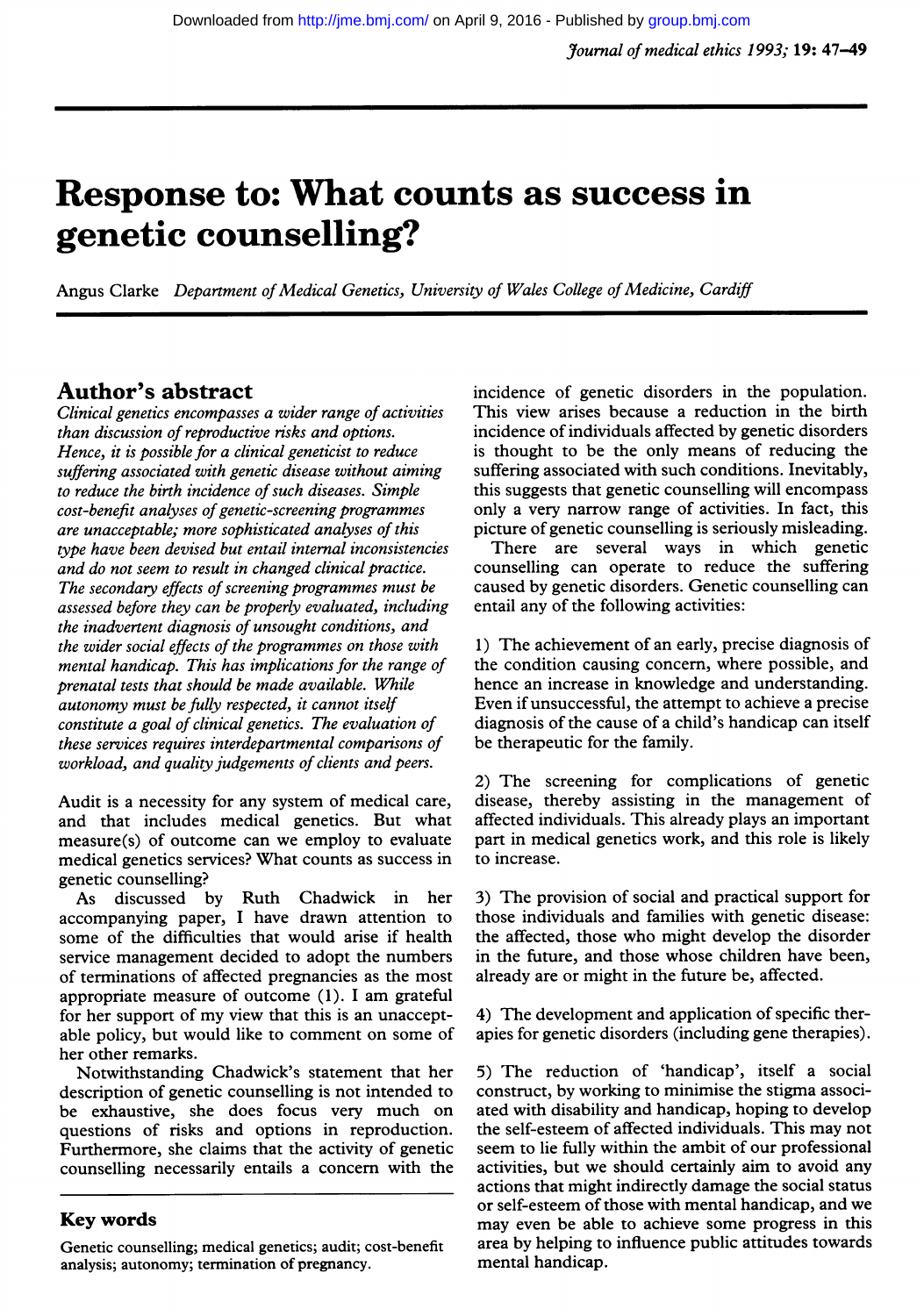Downloaded from<http://jme.bmj.com/>on April 9, 2016 - Published by [group.bmj.com](http://group.bmj.com)

48 Response to: What counts as success in genetic counselling?

In addition to:

6) The provision of information about future reproductive risks and options in particular family situations.

It can be seen that the question of reproduction is but one part of medical genetics/genetic counselling, and there are many other ways in which genetic counselling can diminish the burden of inherited disease. It is therefore perfectly feasible for a clinical geneticist to adopt accepted professional goals, and yet not be seeking directly to reduce the birth incidence of specific inherited disorders. A well known example would be the screening of newborn infants for metabolic disorders such as phenylketonuria, permitting the early treatment of these children with a diet that will permit them to develop intellectually as normal. Geneticists are eager to identify cases of such conditions, but are not generally aiming to reduce their birth incidence. In addition, like many of my clinical genetics colleagues, <sup>I</sup> spend many more of my working hours in attempting to establish the diagnoses of children <sup>I</sup> see with mental handicap, unusual physical features or specific disabilities, than in discussing reproductive risks and options with families, and <sup>I</sup> would not want our professional goals to be restricted to that area.

Another point worthy of discussion is Chadwick's brief dismissal of cost-benefit analysis as applied to medical genetics. The simple, monetary analysis of costs and benefits is clearly inappropriate when applied to prenatal screening and the termination of pregnancies, even from the perspectives of public health medicine and health economics (2). However, more sophisticated cost-benefit analyses of genetic-screening programmes have been produced, such as that of Modell and Kuliev (3). In this model, the main benefit is taken to be the making of informed choices by couples at risk of having a child affected by thalassaemia. The birth of an affected child to a couple who have declined prenatal diagnosis or termination of pregnancy is described as a benefit, not a cost of the programme. Termination of pregnancies is described as the main cost of the programme, not its core benefit. The overall effect of this apparent re-valuation of costs and benefits is to persuade one that some completely new, different genetic-screening programme must be on offer; in practice, however, the programme is functionally the same as any other, conventional carrier-screening and prenatal-diagnosis programme, only the packaging has been redesigned.

The analysis of Modell and Kuliev attempts to respect the autonomy of clients as much as possible, but tries to do so within the context of disease prevention as the desired goal (3). Prevention, however, is excluded from the formal, flowchart analysis of costs and benefits: it cannot be included as a goal of the programme without changing the status of an affected child born after the parents declined prenatal testing, from a benefit to a wasted opportunity or a cost. Such analyses are more sophisticated than the traditional, purely monetary cost-benefit approaches; however, there are still contradictions in this approach to the prevention of genetic disease by the termination of pregnancy, especially in relation to autonomy and to our making judgements as to what counts as a worthwhile life. Furthermore, additional problems will arise if (as the authors intend) this methodology is applied to conditions causing mental handicap, major external malformation or specific physical disabilities. These conditions are intimately related to the personhood, the sense of identity, of affected individuals. Any programme aimed at the prenatal diagnosis and termination of affected pregnancies is liable to have secondary consequences for living affected individuals: it may affect the way that society values and provides for those with special needs, and how they value themselves. These issues are not raised in such a powerful manner by testing for disorders that do not threaten personhood. One can be <sup>a</sup> 'normal' person and have thalassaemia or cystic fibrosis: it is much harder to be accepted as essentially 'normal' when you are physically healthy but happen to have Down's syndrome, for example.

<sup>I</sup> would agree with Chadwick that autonomy is not a suitable goal for genetic counselling; rather it must be respected in the pursuit of whatever goals are identified. Indeed, it could be argued that autonomy in the field of prenatal diagnosis or screening, and the termination of affected pregnancies, should be curtailed. <sup>I</sup> have argued above and elsewhere (4) that we must consider the effects on living affected individuals of the existence of prenatal-diagnosis programmes aimed at the detection and termination of Down's syndrome or neural tube defect pregnancies: how does this affect the self-esteem of those with these conditions? Their social status? The extent of public provision for their special needs? Can we continue to adopt the consumer-choice model of prenatal diagnosis, as technology permits testing for progressively less serious disorders? As a profession, are we medical geneticists willing to be associated with terminations of pregnancy for largely cosmetic reasons? Arguing from the question of fetal sex determination, as also raised by Chadwick, <sup>I</sup> contend that society must determine what types of disorder are sufficiently severe to warrant prenatal-screening programmes with the termination of 'affected' pregnancies (4). There is a strong case for the claim that screening for non-progressive mental handicap of mild-moderate degree (for example Down's syndrome) should not qualify, although this argument does not apply so strongly to prenatal diagnosis offered to specific, high-risk couples: the secondary effects of these two activities are quite different. It is clear to me that such judgements are not simply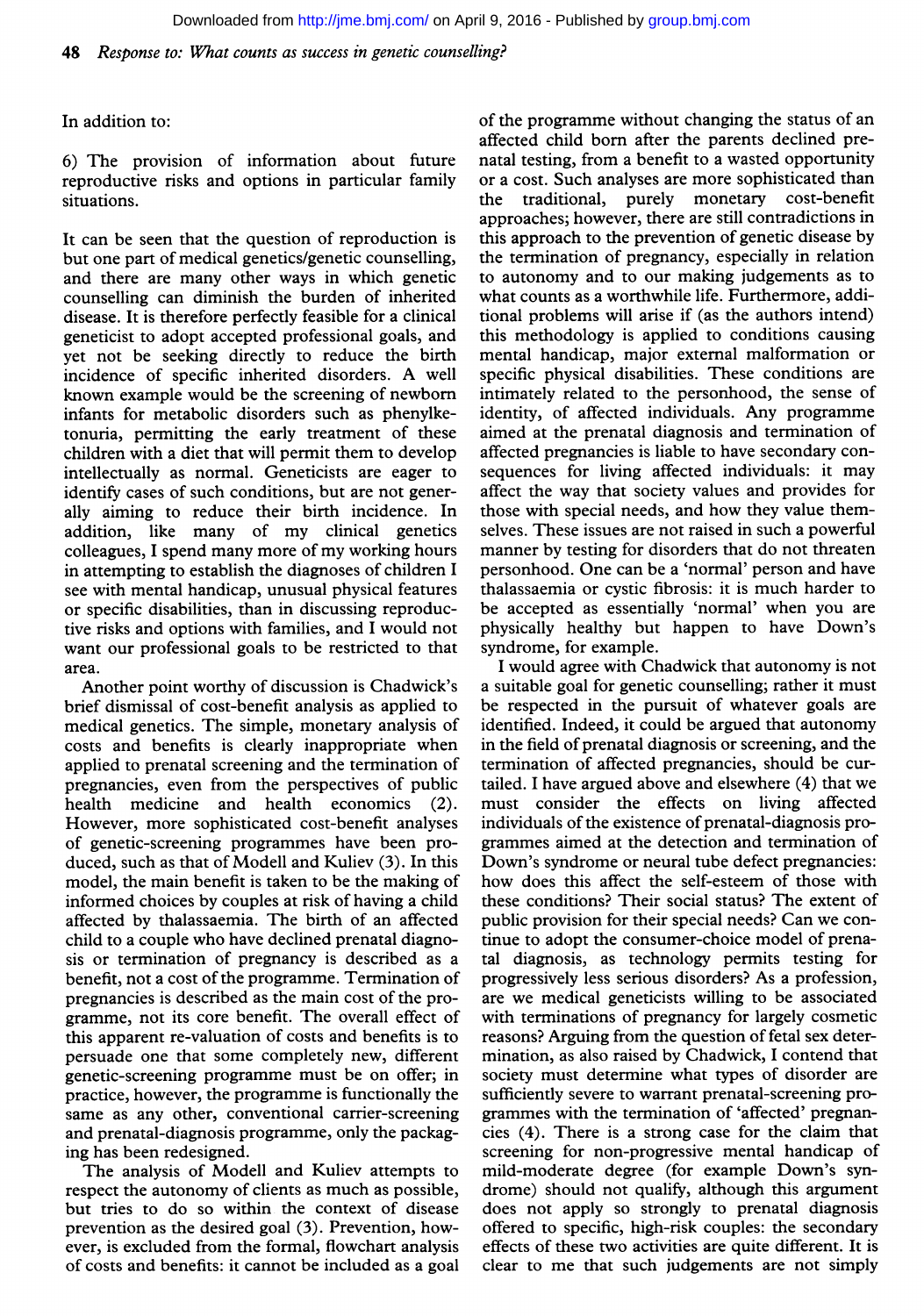clinical, medical matters, and certainly not matters to be decided by cost-benefit accounting; it is important that they are acknowledged as social and political questions that warrant wide public debate.

Two other issues raised by the existence of widespread prenatal-diagnosis programmes are 1) Is valid informed consent obtained before screening tests are carried out? 2) Is adequate support provided for families who terminate affected fetuses? If the answer to either question is no, how should this be remedied? By the provision of more pre-test information and counselling, and improved posttermination support, or by the curtailment of the screening programmes? Once the prolonged grieving and remorse following terminations has been considered, have the prenatal-testing programmes achieved much net benefit? When the costs resulting from the inadvertent diagnosis of other conditions are considered (for example for Turner syndrome discovered at amniocentesis, which is usually fully compatible with good physical and mental health), what is the overall benefit? Such pregnancies are often terminated, but who benefits from that? Who benefits when a neural tube defect incompatible with life after birth is discovered and the pregnancy terminated? The death of the fetus is hastened at the cost of additional guilt and remorse. The infant mortality rate is massaged into looking better, but no real improvement in outcome has occurred.

Given the concern to respect autonomy, and given the existence and availability of prenatal screening and diagnostic tests, it is important that women who are offered prenatal testing arrive at their reproductive decisions unconstrained by external influence, and certainly not subject to systematic social pressures. The very existence of a prenatal-screening test carries the implicit recommendation of the local health authority, that to be tested is worthwhile and is the action of a responsible citizen. In this context, <sup>I</sup> would therefore suggest that Chadwick's decision to inform genetic counselling clients of the interest society has in their terminating an affected pregnancy, would probably be unhelpful. <sup>I</sup> fear that the effect in practice would be to make it even harder for the clients to arrive at their own decisions. This type of additional influence could easily be experienced as coercive.

In conclusion, then, what measure can we employ as an assessment of the work of a medical genetics unit? My suggestions of workload audit, and of the satisfaction of our client-group and of the referring agencies as expressed on a questionnaire or at interview, are likely to be the best measures available to us. Measures of our diagnostic work could be included, and of our provision of information and support to families, rather than a mere enumeration of reproductive outcomes that we may have influenced. Such a systematic audit of clinical genetics activities permits comparison between units: how much support was offered by different departments to the parents of infants dying of congenital malformations, or to the women/couples who had undergone termination of pregnancy for fetal abnormality or genetic disease? Such analyses could allow the profession to generate national standards of practice which reflected our concem for the individuals involved in these decisions rather than just the possible benefits accruing to society. Review of case records, and interviews with clients, can both contribute to an audit of quality in conjunction with the audit of workload data. To restrict the audit of genetic counselling to the analysis of reproductive decisions and our influence on them, would be tantamount to declaring the rest of our work (the larger part of our work, at that) as being unimportant: that is the message that some public health geneticists may wish to hear, but which we must oppose.

Angus Clarke, DM, MA, MRCP (UK), is Senior Lecturer in Medical Genetics in the Department of Medical Genetics, University of Wales College of Medicine, Cardiff, Wales.

#### References

- (1) Clarke A. Genetics, ethics and audit. Lancet 1990; 335: 1145-1147.
- (2) Phin N. Can economics be applied to prenatal screening? Centre for Health Economics, University of York, 1990: Discussion Paper 74.
- (3) Modell B, Kuliev A M. Services for thalassaemia as <sup>a</sup> model for cost-benefit analysis of genetics services. 3rournal of inherited metabolic diseases 1991; 14: 640-651.
- (4) Clarke A. Is non-directive genetic counselling possible? Lancet 1991; 338: 998-1001.